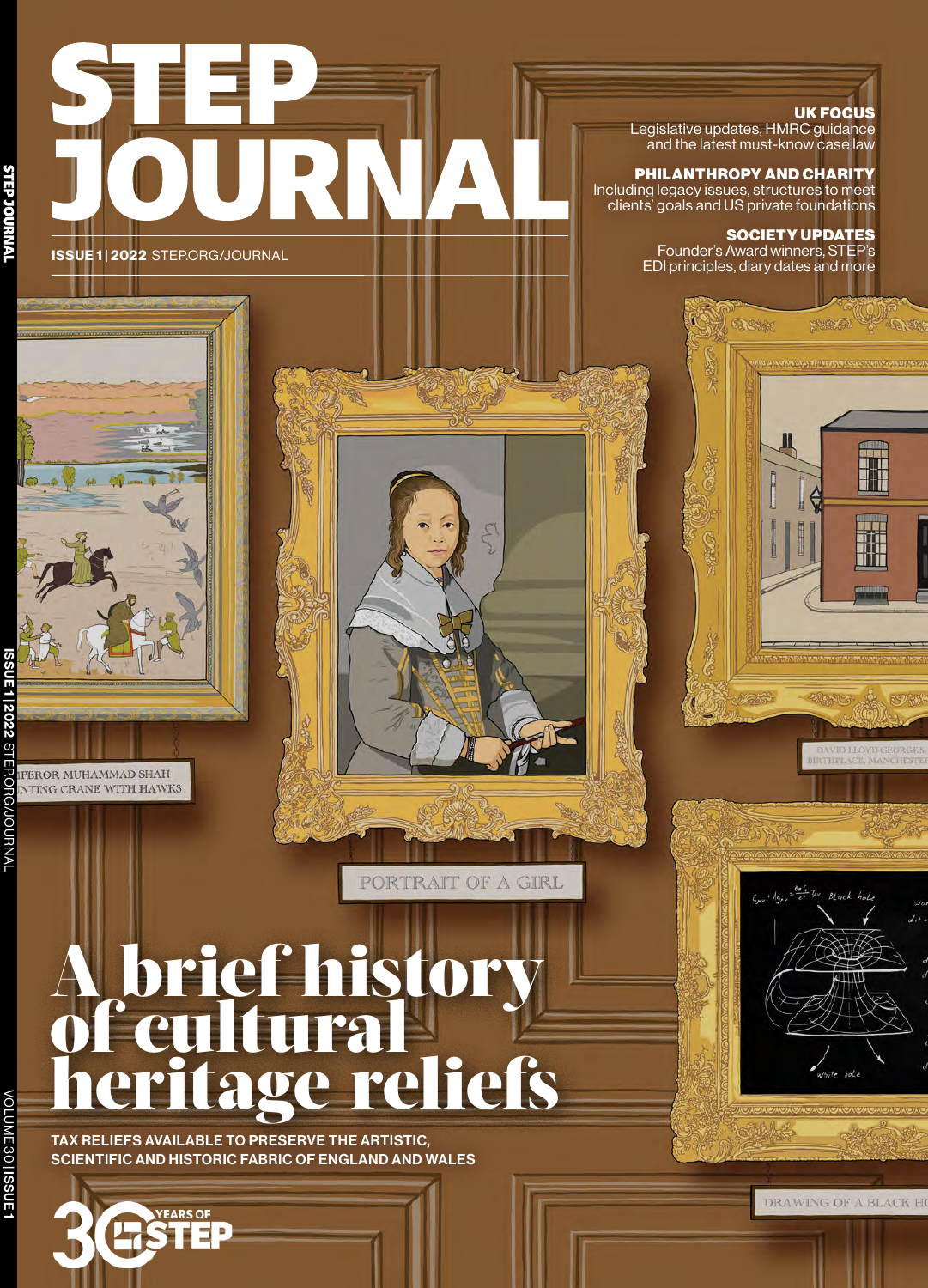| STEP JOURNAL<br>5                                                                                                                                                   |                                                                                                                                                                                                                                                                                                                                                                                                |                                                                                                                                                                                                                              |                                                                                                                                                                                                                                                                                                                                                                                                                 |
|---------------------------------------------------------------------------------------------------------------------------------------------------------------------|------------------------------------------------------------------------------------------------------------------------------------------------------------------------------------------------------------------------------------------------------------------------------------------------------------------------------------------------------------------------------------------------|------------------------------------------------------------------------------------------------------------------------------------------------------------------------------------------------------------------------------|-----------------------------------------------------------------------------------------------------------------------------------------------------------------------------------------------------------------------------------------------------------------------------------------------------------------------------------------------------------------------------------------------------------------|
| <b>Contents</b>                                                                                                                                                     | <b>Issue 12022</b>                                                                                                                                                                                                                                                                                                                                                                             |                                                                                                                                                                                                                              | 14                                                                                                                                                                                                                                                                                                                                                                                                              |
| <b>NEWS &amp; PERSPECTIVES</b>                                                                                                                                      | <b>FEATURES</b>                                                                                                                                                                                                                                                                                                                                                                                | <b>REGIONAL FOCUS</b>                                                                                                                                                                                                        | <b>ISSUE FOCUS</b>                                                                                                                                                                                                                                                                                                                                                                                              |
| <b>STEP news</b> 2008 2009<br>Equality, diversity and<br>inclusion at STEP<br><b>Book review</b><br>It's complicated<br><b>Member Q&amp;A</b><br>with Patricia Wass | <b>Around the world</b><br>Looking east, not west<br>by Tsitsi Mutendi, James Grubman<br>$and$ $Dennis$ $TJaffe$ $\ldots \ldots \ldots \ldots \ldots \ldots \ldots$ 46<br>The right structure<br>$by\,Steve\, Sokic$ 48<br><b>Time to modernise</b><br>by Maurizio Di Salvo and<br><b>Caught in the crossfire</b><br>by Bernadette Carey and<br><b>Dating tips</b><br>by Stephen Alexander and | <b>UNITED KINGDOM</b><br>Variations on a scheme<br>by Paul Carberry27<br>New era of forfeiture<br>The other side of the coin<br><b>Taxing times</b><br>by Dion Laycock 37<br><b>Accidental remittances</b><br>by Mark Pearce | <b>PHILANTHROPY</b><br><b>AND CHARITY</b><br><b>COVER FEATURE:</b><br>A brief history of cultural<br>heritage reliefs<br>by Susan Johnson and<br><b>Eyes on the PRIs</b><br>by Suzanne M Reisman 56<br>The prospective trustee<br>by Jennifer Emms and<br><b>Cause for thought</b><br><b>Greener charities</b><br>A culture of giving<br>by Siobhan Moret, Frédéric Ragno,<br>Judith Chatoo and Claire Wills 66 |
| <b>RESTEP</b><br>STEP'S 30TH<br><b>ANNIVERSARY</b><br><b>How STEP and EPs</b><br>work in harmony 16<br>To STEP, with love<br>by Derek Sambrook  19                  |                                                                                                                                                                                                                                                                                                                                                                                                |                                                                                                                                                                                                                              | 37                                                                                                                                                                                                                                                                                                                                                                                                              |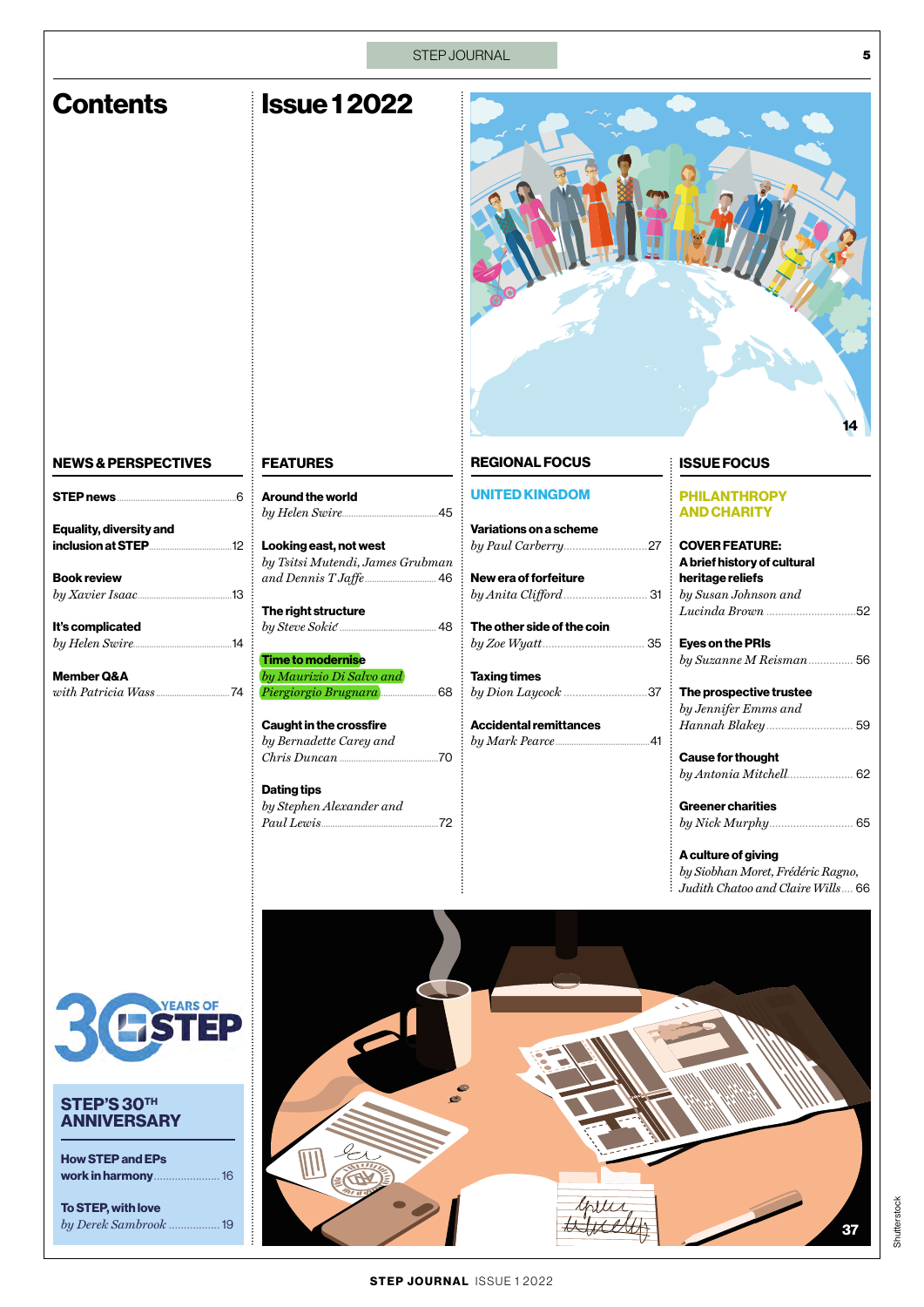### KEY POINTS

#### What is the issue?

As the world's attention turns to cryptocurrencies, the Italian legislature appears out of pace. Further, the Italian tax authority has shown limited interest, particularly towards direct taxes and anti-money laundering issues.

#### What does it mean or me?

With the acceptance of cryptocurrencies as payment and increasing global mobility, practitioners should be aware of the tax considerations.

#### **What can I take away?**

An understanding of some critical issues with regard to cross-border inheritance, transmission and donation matters, with an emphasis on digital assets and the application of current indirect taxes and gift levy in Italy.





*Maurizio Di Salvo TEP is a Partner, and Piergiorgio Brugnara is a trainee lawyer, at Andersen, Milan*

Shutterstock

**Shutterstock** 



MAURIZIO DI SALVO AND PIERGIORGIO BRUGNARA CALL FOR A NEW ITALIAN TAX POLICY ENVIRONMENT IN THE AGE OF DIGITAL FINANCIAL ASSETS ANDCRYPTOCURRENCY

#### CRYPTOCURRENCY IN THE ITALIAN LEGAL ENVIRONMENT

The explosion of social networks and the increasing digital presence in the global population's everyday life have changed the way people perceive digital assets.

Beginning with how social networks exploited the 'big data' of their customer bases, what used to be merely personal information now has economic relevance. By way of illustration, McAfee values the average social network account at USD35,000.

Despite the inherent value of such material, Italian people (following the European trend) tend to consider digital materials as non-economic assets. Nevertheless, some of these assets contain information with undisputed economic relevance: electronic banking accounts, electronic payment accounts (e.g., PayPal), cryptocurrency wallets and gaming or social media accounts. The user's anonymity, and the ubiquity and transnational mobility of their assets, has put pressure on the Italian legislature.

The Italian legal environment has shown its stance towards this incoming matter, despite its history of only dealing with physical goods linked to a territory. Some help comes from intellectual property legislation, *Law n. 433/1941*, which protects personal writings and creative works, but there is little legislation regulating digital economic assets or cryptocurrencies.

For anti-money laundering (AML) purposes, *Legislative Decree No. 125 of* 

*4 October 2019* defines cryptocurrencies as: *'digital representation of value not issued by a central bank or a public authority, not necessarily linked to a legal tender currency, used as a medium of exchange for purchases of goods and services, electronically transferred, stored and traded'.*

On the other hand, Italian case law considers cryptocurrencies to be 'goods', and so subject to rights. This uncertainty has not stopped customers from using digital currencies.

#### Recent uptake

In 2018, an Italian public notary oversaw the first real estate selling operation paid completely in bitcoin. Later, a northern Italian corporation successfully raised capital by entirely using cryptocurrencies.